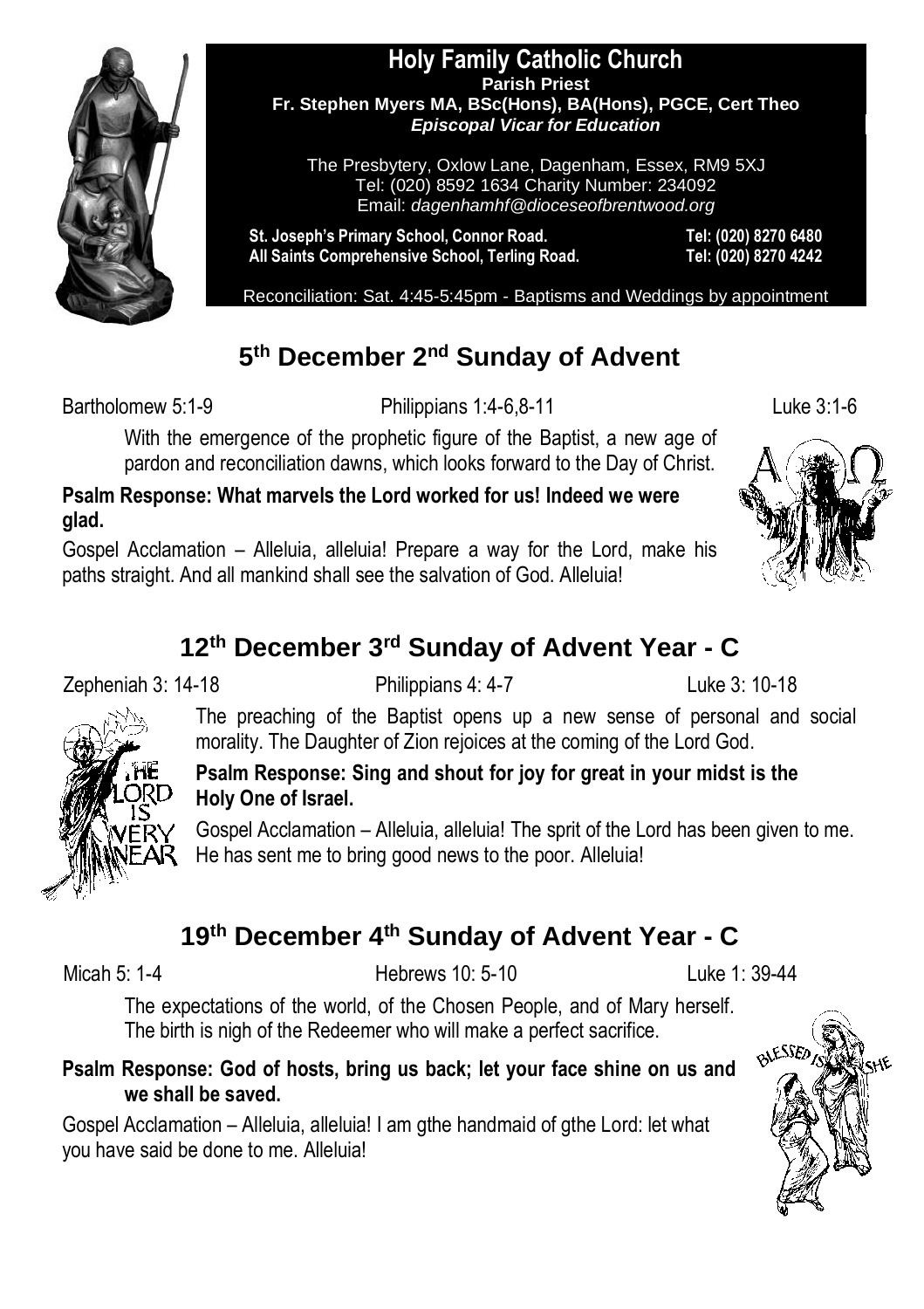### **Pastoral Letter for the First Sunday of Advent**

My dear People,

On this, the First Sunday of Advent, we embark on a journey together with the Universal Church. Every diocese throughout the world has been invited by Pope Francis to walk the Synodal Pathway. The journey begins now and will conclude in Rome in 2023.

The Holy Father invites us to enter this Synodal Journey, moving towards greater Communion, Participation and Mission within the Church. These three themes reflect both our calling and ultimately our destination as Catholic Christians.

We begin in Advent, a season of listening, reflected in the most perfect example Our Blessed Mother, Mary. Listening was central to the Annunciation. First, God speaks to Mary; she loves God and she listens to him with an open heart and a willingness to participate in His plan. Later, at the Visitation, Mary cares for and listens to her cousin, Elizabeth. Our Lady shows us what it means to be fully attentive to God and to neighbour.

Now it is our turn. We are being asked to pray together, to talk with, and listen to each other, and to share our dreams for a future Church that is enhanced by communion, participation and mission.

The Holy Father has made it clear that each diocese ought to tailor the pathway to their unique, local situation and with this in mind I would like to encourage you to undertake this task within your Parish Partnerships. These were established as part of our Stewards of the Gospel process, which led, three years ago in the Advent of 2018 to the publication of our Vision Document: Shaping Our Future.

As a diocese, we now have some experience of collective discernment of the will of the Holy Spirit, as the common theme of listening together runs between the Stewards of the Gospel process and the Synodal Pathway. Pope Francis puts it beautifully, saying, "Our journeying together is what most effectively enacts and manifests the nature of the Church as the pilgrim and missionary People of God". My hope is that the Synodal pathway will help us to discern and implement our own vision and manifest our missionary nature.

Now I urge you to come together in your parish partnership; to pray and to dream of the future of our church, to listen with care and respect to one another, allowing the Holy Spirit to guide your conversations.

Everyone should be included in this prayerful listening and discernment and there will be notices in your parish bulletin or on social media with further information.

As we journey together in our pilgrimage to the house of God our Father, I invite you to use the Synod Prayer which will be available in print form and also on diocesan and parish web sites. Attributed to St Isidore of Seville (560-636), it has been traditionally used at Councils and Synods for hundreds of years. This version has been designed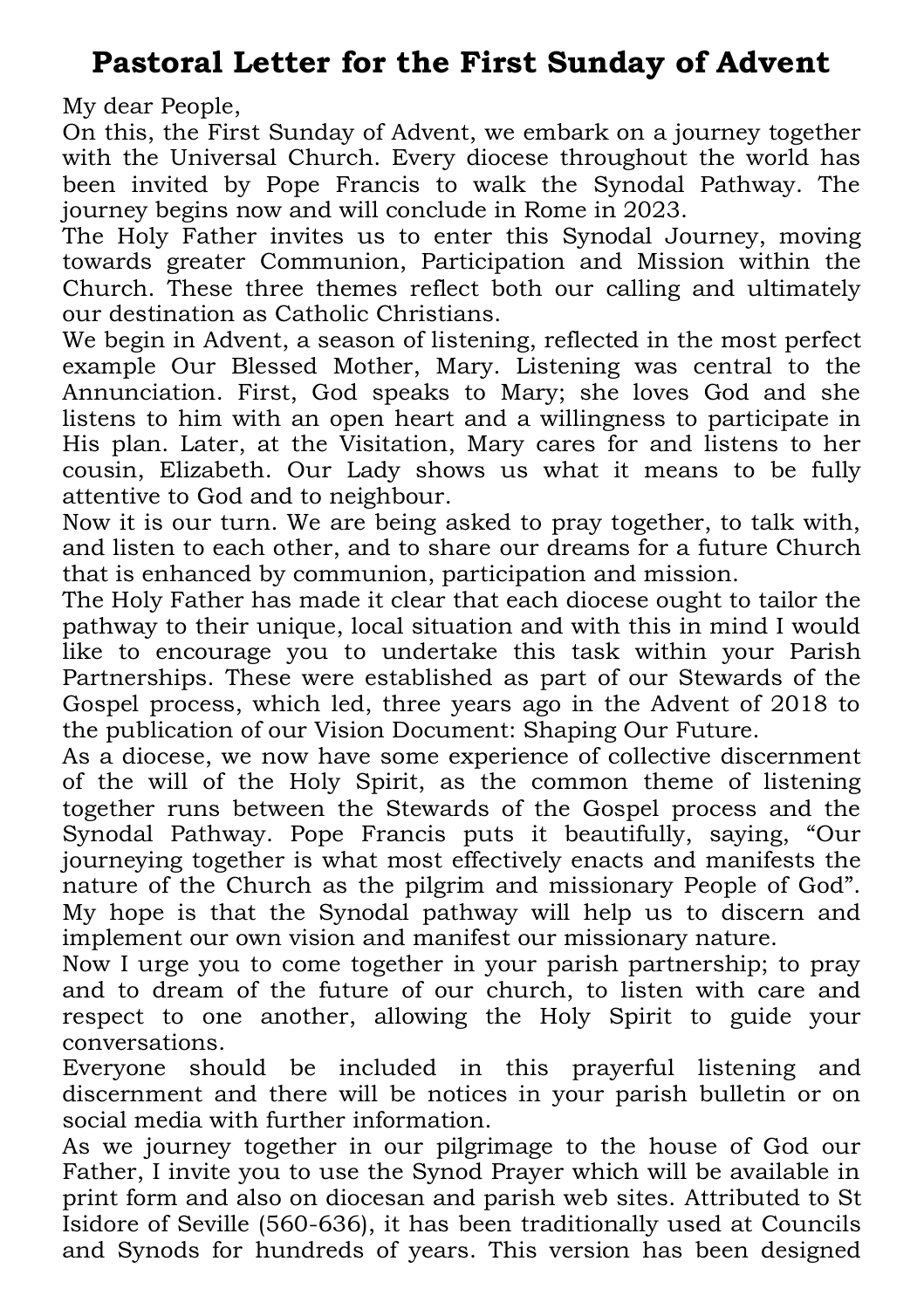specifically for the Church's Synodal Pathway. Please pray it, inviting the Holy Spirit into your busy lives and homes and know that I will be praying for you also.

#### **Yours in Christ and Mary,**

*+Alan Williams, sm* Bishop of Brentwood

| We pray for the members of our parish community who are ill |                                |                |              |              |
|-------------------------------------------------------------|--------------------------------|----------------|--------------|--------------|
| or unable to come to Mass especially:                       |                                |                |              |              |
| Fr. John McKeon                                             | Doreen Hegharty Tom Coffey     |                | Mary Ware    | Oliver Ryan  |
| Pauline Egbunike                                            | Maureen Bushell Margaret Kielv |                | John Connors | Ibiron Ayool |
| Myla Lebersidge                                             | Maureen Harvey                 | Michael Harvey | Mark Paton   | Olive Edgar  |

*Catherine Watkins Andy Gallagher Tony Leahy Mary Wallace Lucia Watson Dennis O'Flaherty Gabriella Byrne Danny O'Sullivan*

*May they experience the healing touch of Jesus*

#### **Live Mass Streaming**

All church services are now live streamed. This can be accessed via the parish website on http://www.holyfamilychurchdagenham.org/mass-stream/. If you are sitting towards the front of the Church you may be visible.

### **Covid 19 – Contact Tracing**

After coming to the church please use the QR code displayed. You will need to download the NHS app on your phone. Alternatively you can use the link<https://www.holyfamilychurchdagenham.org/>

#### **Parish Food Bank**

Thank you to all those who have been donating food for the food bank, however we can only accept non perishable food, i.e tins and packets. Please continue leaving your contributions in the boxes at the back of the Church. We are looking to have plastic bags donated as well.

#### **Christmas Draw**

Christmas Draw tickets are available after every Mass. For them to be included in the draw they will need to be returned by the 15th December.

#### **Multi Cultural Day**

This event will take place on Sunday 19th December, after 11:00am Mass in the CASA Hall. More details to follow.

#### **Mass Intentions**

If you would like a Mass celebrated please post your intention through the letter box with your donation. Alternatively you can give your donation via the repository. Envelopes are available in the Church entrance.

#### **A Vocational Retreat for Young Adults**

Thursday  $6<sup>th</sup>$  January 2022 at 10:00am – 4:00pm at The Oblates of the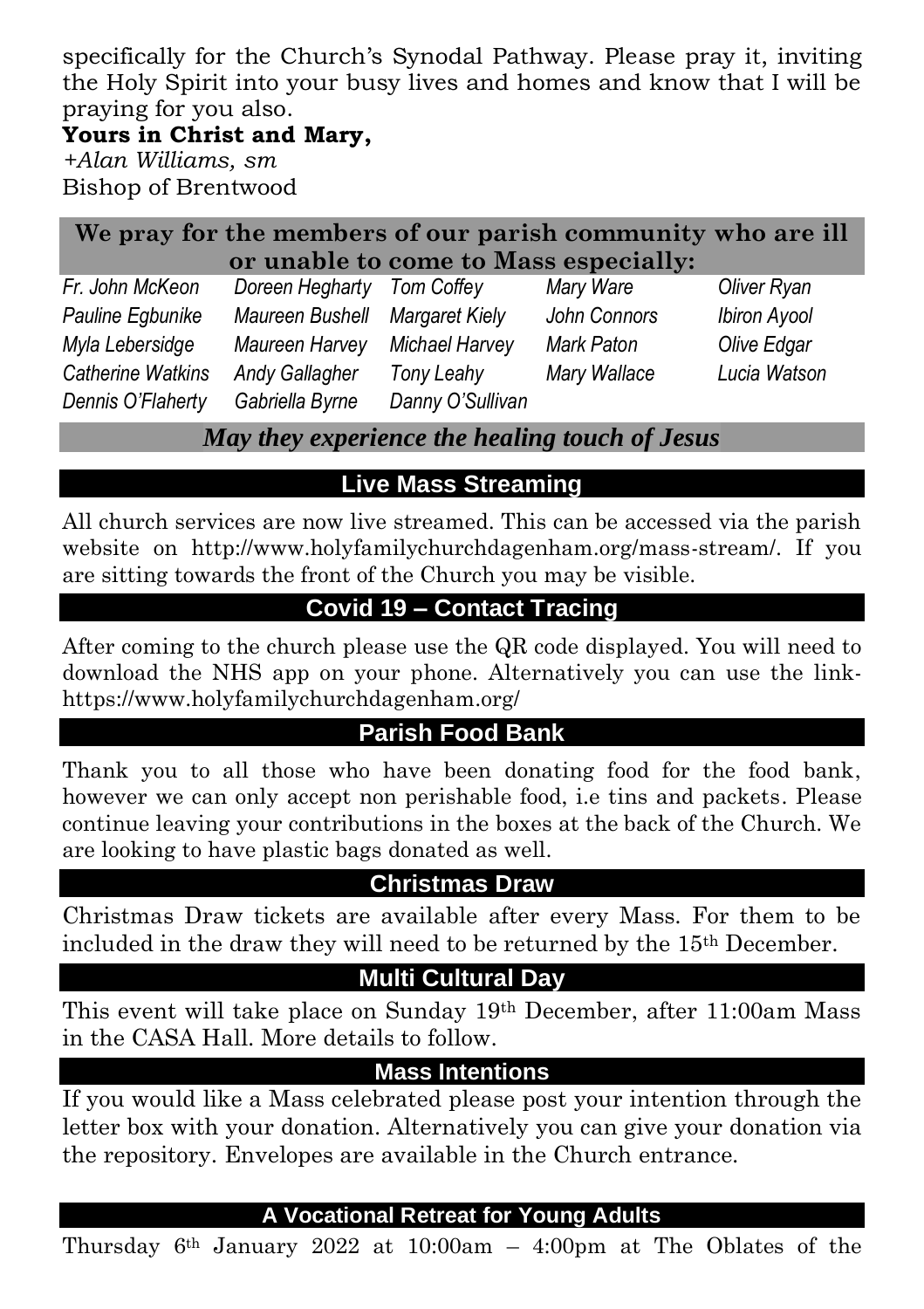Assumption Missionary Sisters, 20 Higham Station Avenue, Chingford, E4 9AZ. (Buses 97, 215, 158 or 357 from Underground Walthamstow Central to door - we are **near the Dog Stadium).** Theme: Following the star – where will it lead me? The day will include the celebration of Mass.

#### **The Synodal Pathway: Our Journey Together**

Coming together with loved ones this Christmas will have a special significance after the past year. Life has changed and perhaps there are things we see differently now. During Advent we are asked to listen to one another and to God as the Catholic Church worldwide embarks on our Synodal Pathway - Our Journey Together.

Reflecting on journeys in the Christmas story: What was on the mind of Mary and Joseph as they made their way to Bethlehem? What did the shepherds say to one another after the angels left them? What did the wise men discuss as they followed the star? Similarly, we would like you to embark on Our Journey Together and tell us about your faith journey. To find out more please visit: https://www.dioceseofbrentwood.net/synod-2021-2023/

#### **Volunteering in your Parish**

We are still looking for support in the following areas at all Masses:

### **Welcomers, Readers, Ministers and Counters**

Please contact the Presbytery if you are willing to go on a rota as any of the above. Please state which Mass you attend

#### **Diocesan Lourdes Pilgrimage**

The Diocesan Lourdes Pilgrimage, led by Bishop Alan, will take place from Sunday  $24<sup>th</sup> - Friday 29<sup>th</sup> July in Lourdes. It will be the first time in three$ years that the diocese has returned to Lourdes. Brochures for the pilgrimage, which will include costs, will be available soon. If you would like further information now, please contact Cathy O'Connor, the Administrative Director cathy@dioceseofbrentwood.org or 07813 710070.

### **"Alternative Gifts" this Christmas.**

Many charities now offer inventive and wonderful ways to support their work, as a gift to others – you can buy goats or bees, help preserve sections of rainforest, and much more. To help in your search for such gifts our Diocesan Caritas has brought a range of charity details all together on one page, and you will find it at: https://www.caritasbrentwood.org/christmas/

**Confirmation Programme**

The next session for Confirmation candidates will take place on Friday 24<sup>th</sup> December at 4:00pm in the CASA hall to prepare for the First Mass of Christmas. Your Mass will take place Friday 24th December at 6:00pm Mass.

#### **Ann Readers for Mass**

Sat 4<sup>th</sup> Dec

**th Dec 6:00pm Caliyp & First Holy Communion Candidates**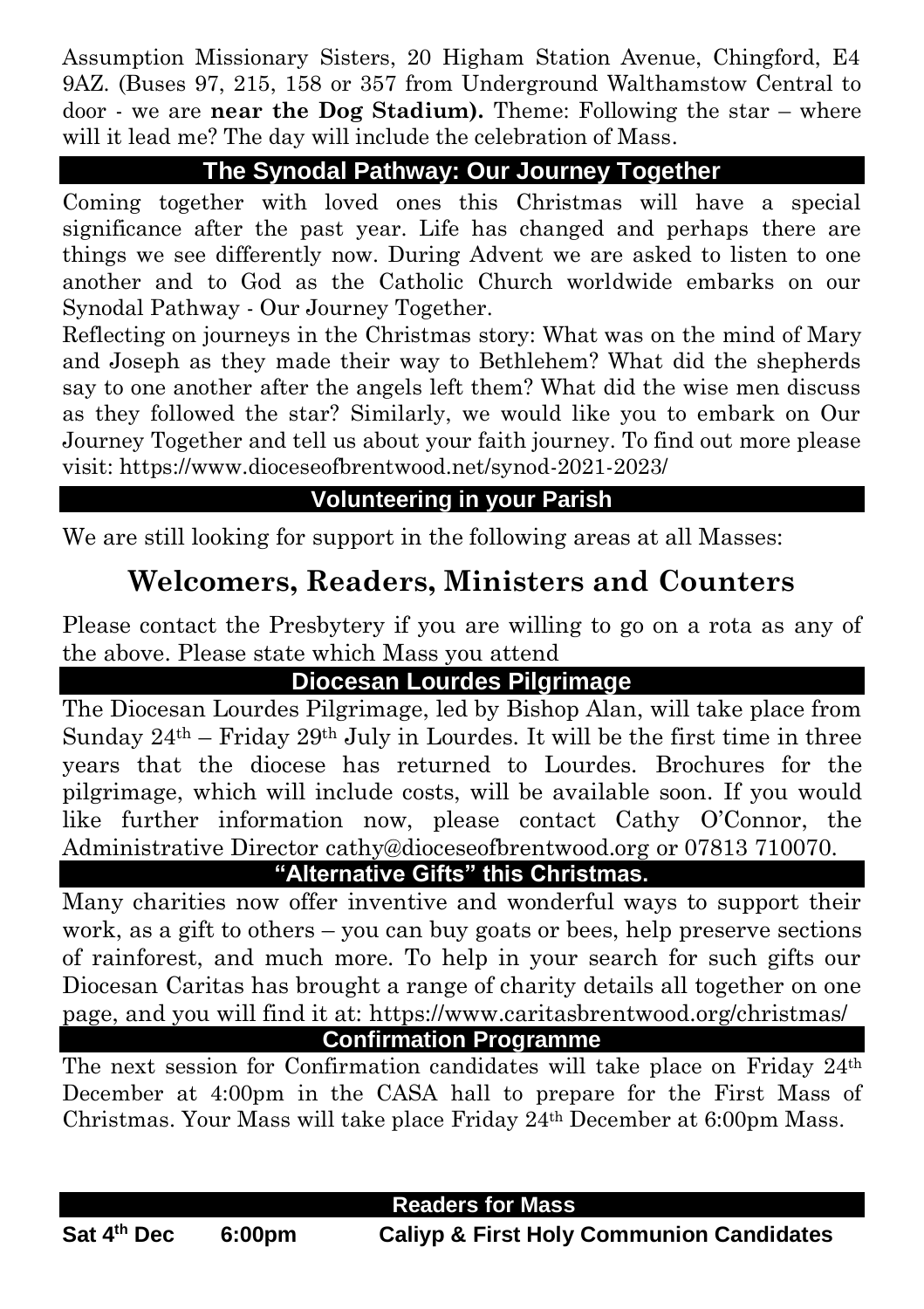| Sun 5 <sup>th</sup> Dec                              | 9:00am<br>11:00am           | Alfonse Gabriel & Pamela Anike<br>Ify Dyrojaiye & Nkem Okoli                                                  |
|------------------------------------------------------|-----------------------------|---------------------------------------------------------------------------------------------------------------|
| Sat 11 <sup>th</sup> Dec<br>Sun 12th Dec             | 6:00pm<br>9:00am<br>11:00am | Anne Carroll & Caroline Van Der Steem<br>Daniel Hughes & Annette O'Donoghue<br>Emunike Uchena & Angela Milton |
| Sat 18th Dec<br>Sun 19th Dec                         | 6:00pm<br>9:00am<br>11:00am | Peter Roberts & Marian Fitzgerald<br>Ngozi ONodugo & Philippa Ademuyiwa<br>Onose Eualaeon & Clare Nwachukwa   |
|                                                      |                             | <b>Eucharistic Ministers for Mass</b>                                                                         |
| Sat 4th Dec<br>Sun 5 <sup>th</sup> Dec               | 6:00pm<br>9:00am<br>11:00am | <b>Caroline Van Der Steem</b><br><b>Dennis Ahorituwere</b><br>Veronica Obi                                    |
| Sat 11 <sup>th</sup> Dec<br>Sun 12 <sup>th</sup> Dec | 6:00pm<br>9:00am<br>11:00am | <b>Marian Fitzgerald</b><br><b>Catherine Ahorituwere</b><br>Nora Bell                                         |
| Sat 18th Dec<br>Sun 19th Dec                         | 6:00pm<br>9:00am<br>11:00am | <b>Anne Carroll</b><br><b>Teresa Onyemah</b><br>Augusta Egualeonan                                            |
|                                                      |                             | <b>Baptism Course</b>                                                                                         |

The next Baptism course will take place on 12th, 19th and 26th January at 7:00pm. Please email the presbytery by 5th January if you wish to take part.

#### **RCIA Programme**

The next session for RCIA candidates will take place on Tuesday 14th December at 7:30pm in the presbytery.

#### **First Holy Communion Programme**

The next session for 1st Holy Communion will take place on Friday 24th December at 4:00pm in the CASA hall to prepare for the First Mass of Christmas. Your Mass will take place Friday 24th December at 6:00pm Mass.

#### **Caliyp Programme**

The next session for Caliyp candidates will take place on Friday 24th December at 4:00pm in the CASA hall to prepare for the First Mass of Christmas. Your Mass will take place Friday 24th December at 6:00pm Mass.

#### **The Passage**

**The Passage,** a Catholic charity working with homeless people is raising funds through the Big Give a matched giving scheme. Every £1 donated online between 12.00 noon on Tuesday 30 November and 12.00 noon on Tuesday 7 December makes £2 and £2.25 if you are a taxpayer through Gift Aid. At a time when The Passage's finances are stretched and they are helping more homeless people please consider supporting this charity through the link<https://bit.ly/PassageBG2021>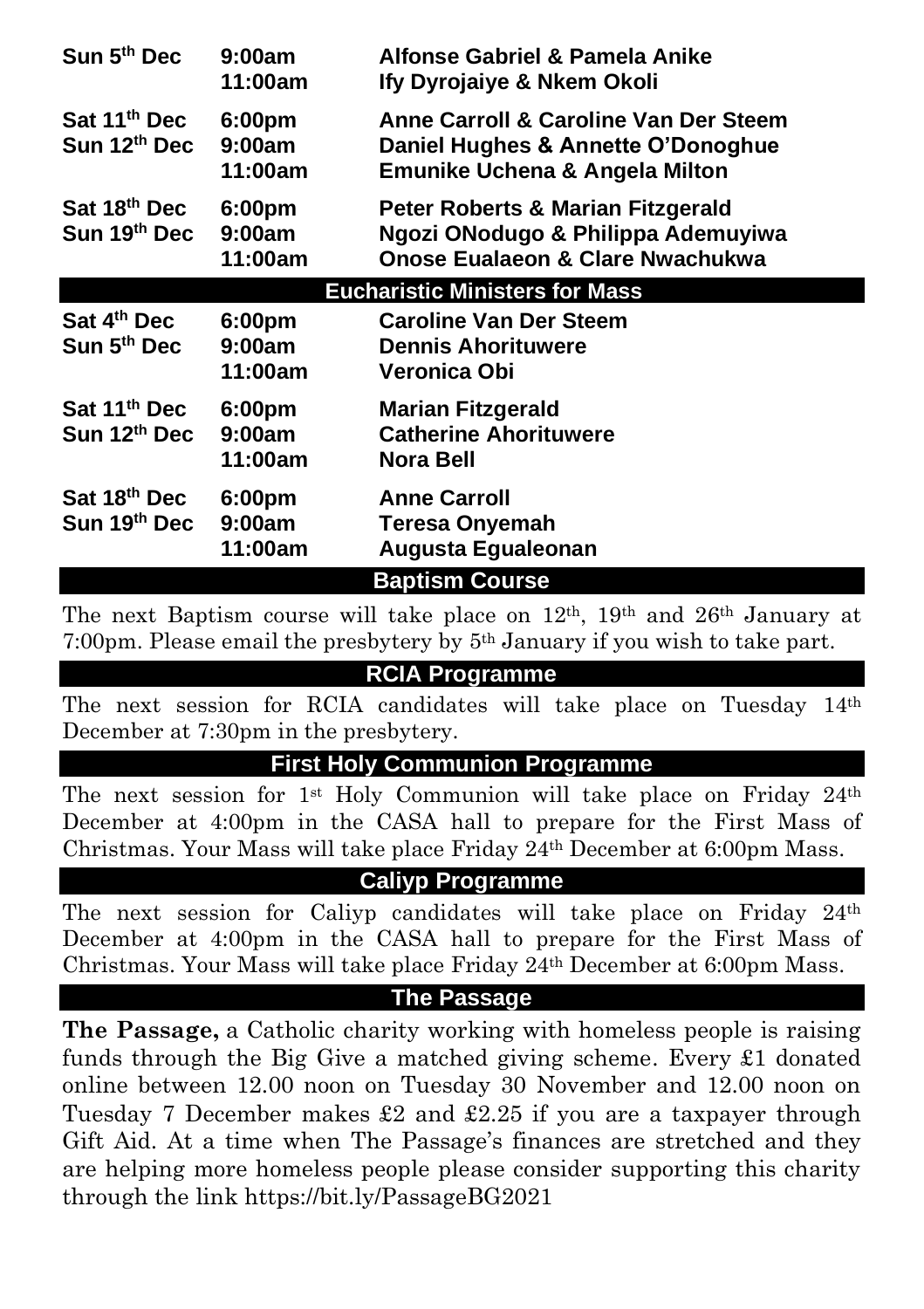

# **Honouring Sunday**

As the Synodal Pathway of listening and discerning unfolds, we the bishops of England and Wales, are paying particular attention to the hopes and fears, the joys and anxieties of all who are sharing their thoughts and feelings with us.

# *Longing for our Lord*

We are attentive to the experience of the last year or so, when we have lived our faith through the limitations of the pandemic. We have heard of the longing which some express as a "homesickness." We want to be in the presence of the Blessed Sacrament. We yearn to celebrate the sacraments together, especially the Holy Sacrifice of the Mass. We desire to be nourished by our Lord in Holy Communion. The live streaming of the Mass and the remarkable response of our Catholic communities to those in need, have provided comfort, sustenance and resilience.

# *The Eucharist, source and summit*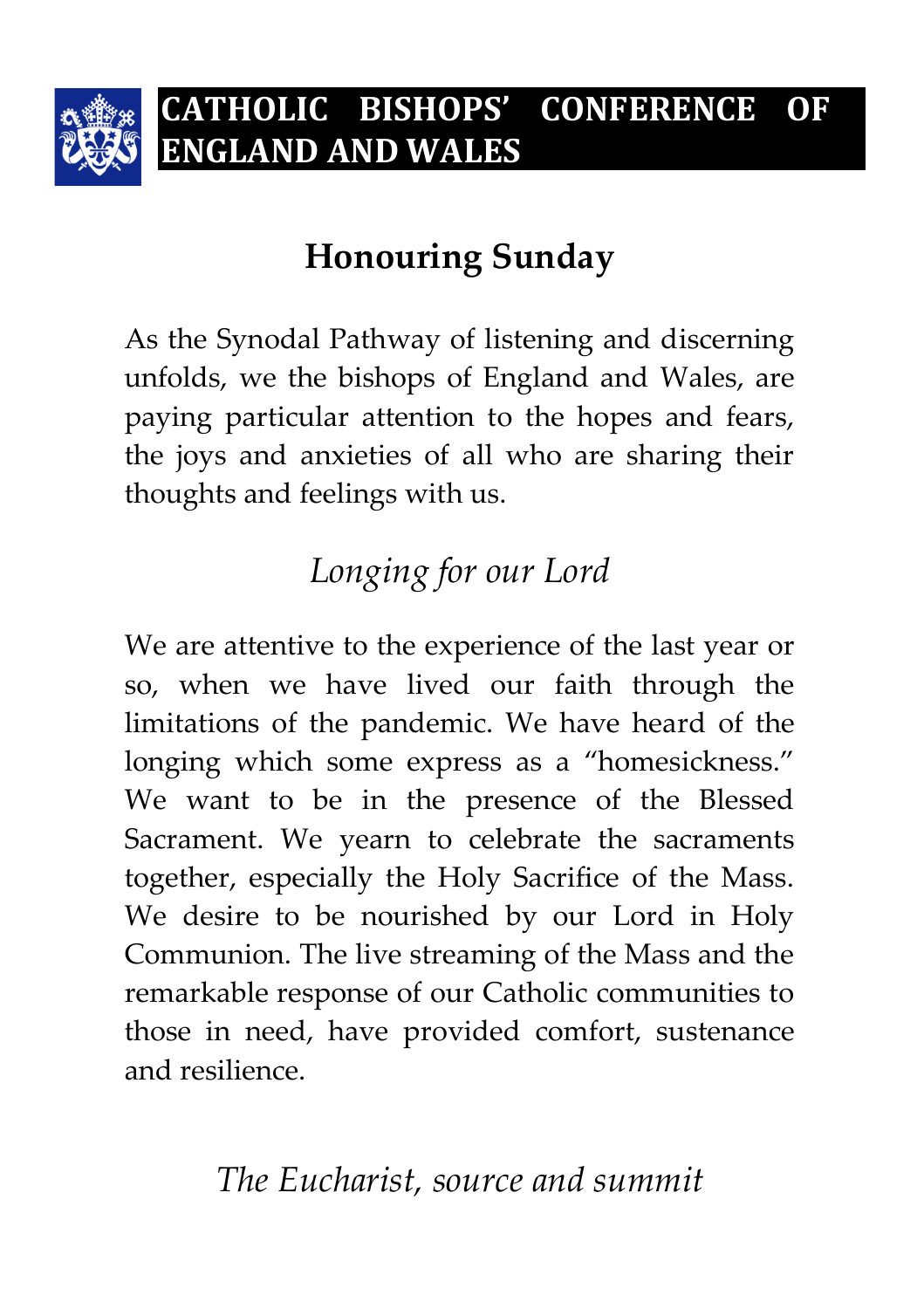The Eucharist is the source and summit of our spiritual and pastoral life. Many people have said to us that they have appreciated the noble simplicity of the Mass at this time, which has allowed the mystery and majesty of our Lord's sacrificial love to shine through.

The central appeal of the Mass, its beauty and its transcendence, raises our minds and hearts to God in an unambiguous and compelling manner. Our Lord Jesus invites us to receive anew the gift of Sunday as the preeminent day, the day of the Resurrection, when the Church gathers to celebrate the Eucharist. Here we stand together before our heavenly Father, offering our thanksgiving and prayer, through our Saviour in the Holy Spirit. Here we receive Christ in his Word. Here we are nourished by Christ in his precious Body and Blood. This is our primary joy, for which there is no substitute, and from which we draw our strength.

# *The Gift of the Sunday Eucharist*

The Sunday Eucharist is a gift; as God's holy people we are called to praise and thank God in the most sublime way possible. When the Church speaks of the Sunday obligation, it reminds us that attending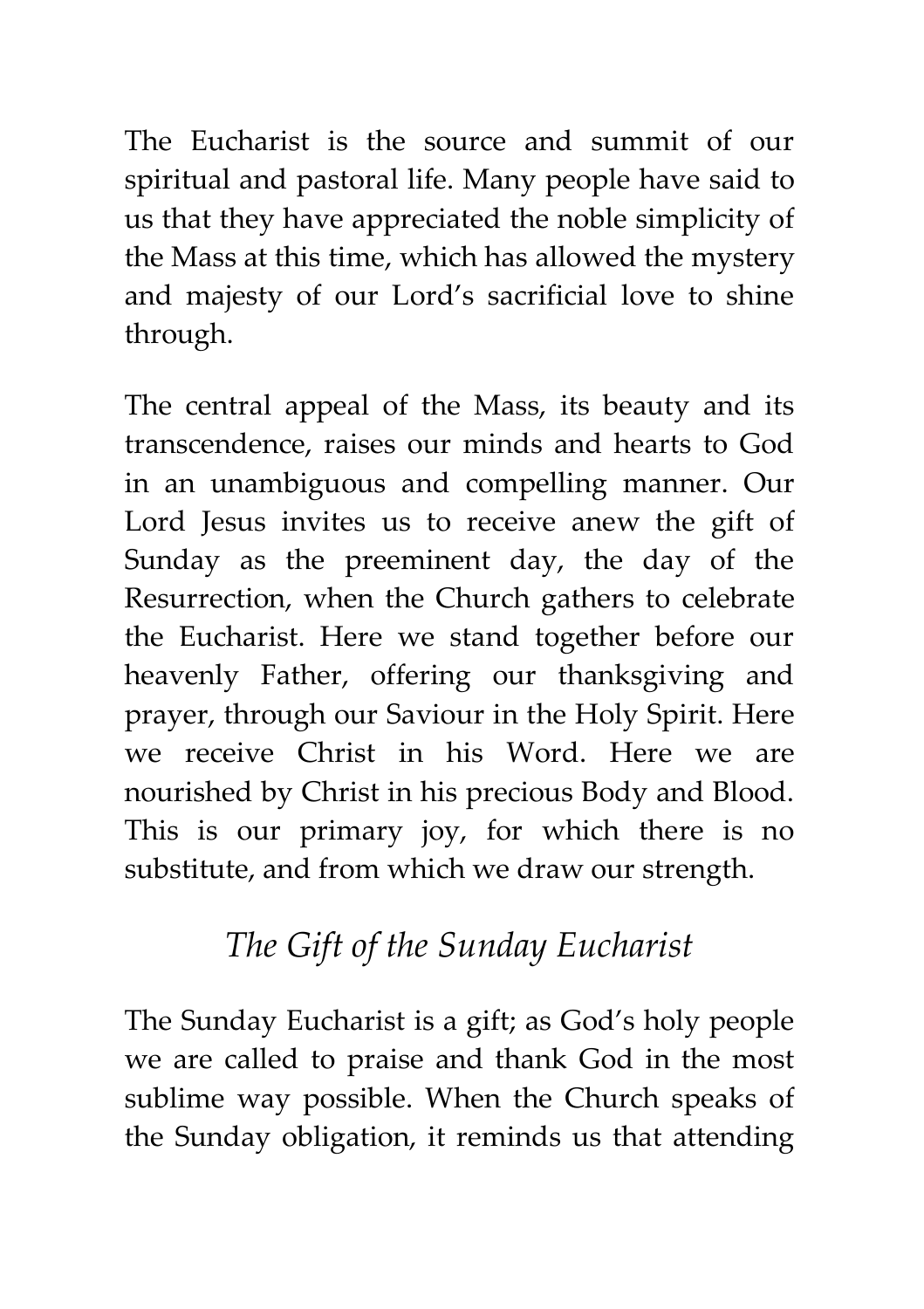Mass is a personal response to the selfless offering of Christ's love.

At this time, we recognise that for some people there may be certain factors which hinder attendance at Sunday Mass. The pandemic is clearly not over. The risk of infection is still present. For some, there is legitimate fear in gathering together. As your bishops, we recognise that these prevailing circumstances suggest that not everyone is yet in the position to fulfil the absolute duty to attend freely Sunday Mass.

# *Responding to the Gift*

We now encourage all Catholics to look again at the patterns which they have formed in recent months with regard to going to Mass on Sundays. This would include consideration and reflection about what we might do on Sundays, such as sports or shopping, or other leisure and social activities. This review, and the decisions which arise from it, fall to every Catholic and we trust this will be done with honesty, motivated by a real love for the Lord whom we encounter in the Mass.

The Sunday Mass is the very heartbeat of the Church and of our personal life of faith. We gather on the "first day of the week," and devote ourselves to the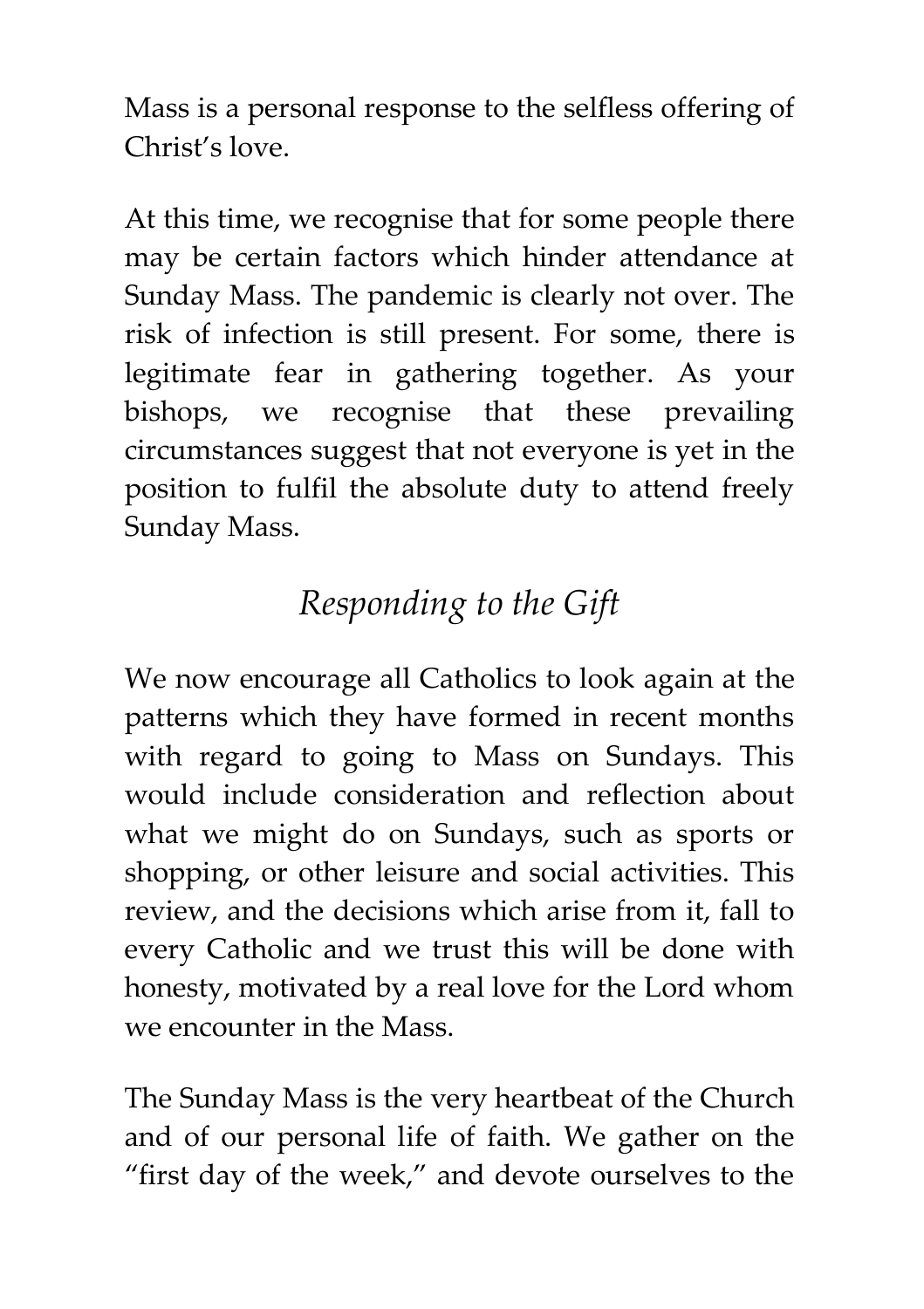apostles' teaching and the fellowship, to the breaking of bread and the prayers (Acts 2:42). The Eucharist sustains us and spurs us on, renewing our gratitude and our hope. When we say "Amen" to Christ in receiving his Body and Blood, we express the love of God which is deep within us, and at the end of Mass, when we are sent forth, we express our love for our neighbour, especially those in need. These two dimensions reveal the full meaning of our faith. We are gathered together and sent out, we pray and are fed, we worship and we adore; these are intrinsic to our lives as those baptised into Christ.

Approved at the Plenary Assembly of Bishops in Leeds  $18<sup>th</sup>$  November 2021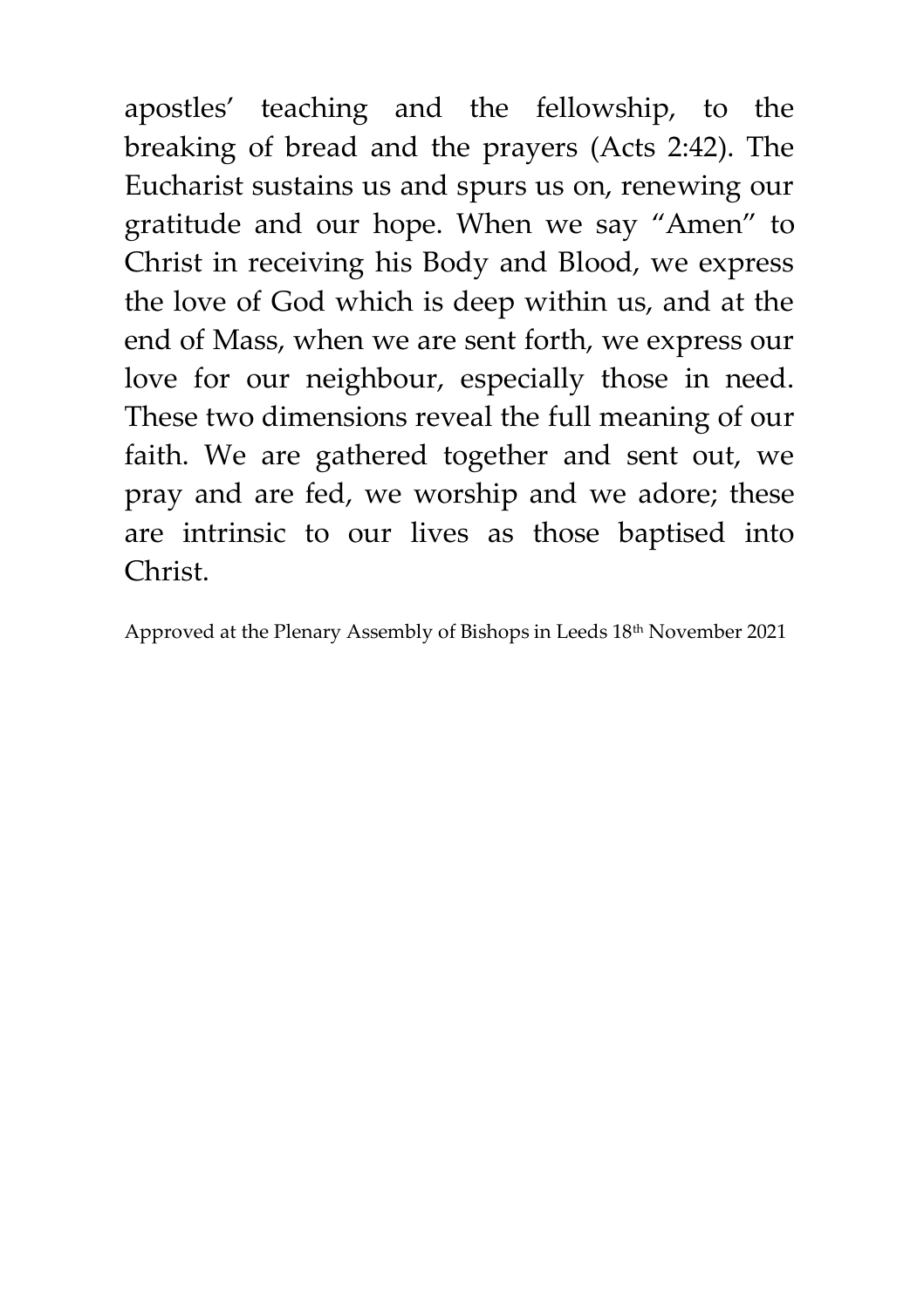#### **Donate to the parish with Giftaid-it**

| Donate £3.00 | Donate £5.00 | Donate £10.00 | Donate £20.00 |
|--------------|--------------|---------------|---------------|
|              |              |               |               |

#### **Donate to the parish without Giftaid-it**

| Donate £3.00 | Donate £5.00 | Donate £10.00 | Donate £20.00 |
|--------------|--------------|---------------|---------------|
|              |              |               |               |

**Job Vacancies**

**St Bede's Catholic Primary School & Nursery, Redbridge**

Learning Support Assistants (3 posts).Three permanent posts to support children with high needs. LBR scale 3 Salary £22,185 - £22,985 per annum pro rata according to hours/weeks worked. Hours of work: 8.45–5.15pm Monday & 8.45am–3.30pm Tuesday to Friday (29.25 hours per week/43.26 weeks per year)

#### **St Vincent's Catholic Primary School**

Burnside Road, Dagenham, Essex, RM8 2JN. Salary - £11.32 per hour – 7.50 hours per week. The Governors would like to appoint a Cleaner with immediate effect to join us in this lovely environment at St Vincent's Catholic primary school. A full DBS enhanced disclosure will be required for the successful candidates. Individual CVs will not be accepted without an application form and previous applicants need not apply. For further details and an application form please contact Mrs Rector in the office. Telephone: 0208 270 6695 Email: office@st-vincent.bardaglea.org.uk. Closing date: Thursday 9th December 2021

#### **Parish Council**

A new Parish Council meeting will take place on Friday 17th December at 7:30pm.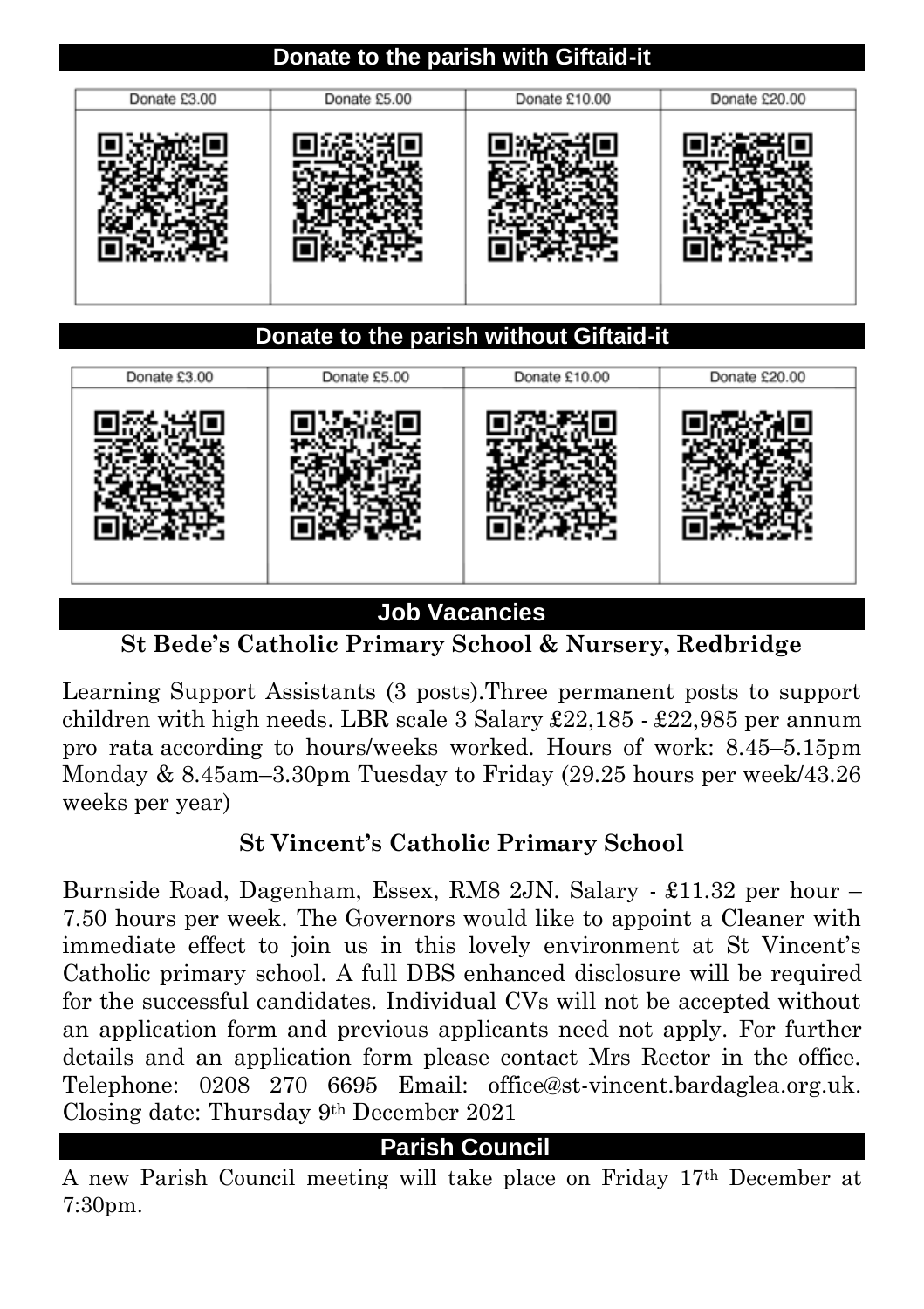#### **BCYS Programmes**

#### **BCYS Advent Retreat, 10th-11th December at Walsingham House at Abbotswick**

Open to all those in years 10-13, at our beautiful retreat house just outside Brentwood, the BCYS invites you to join us and other young Catholics for our Advent Retreat, with an exciting variety of interactive workshops, times of reflection, prayer and as we look at different themes and aspects of the Advent story. The cost of the retreat is just £35, including accommodation, activities and meals. You can find out more and book your place at [www.bcys.net/events](http://www.bcys.net/events) or get in touch at [info@bcys.net](mailto:info@bcys.net)

#### **Advent Carol Service**

You are warmly invited to join us at Walsingham House at Abbotswick for our annual Advent Carol Service on Sunday 12th December. We will have Christmas carols both classic and contemporary performed by our incredibly talented BCYS musicians, accompanied with readings from scripture and Christmas poems & stories. This year we are running two concerts, at 3:00pm or 7:00pm, however there will be limited capacity at each event and this will be dependent on any current Government restrictions or social distancing, in place at the time. Tickets are £10 and the money will go towards supporting our pilgrimages to Lourdes. To book your place please contact Joe Beattie, 01277 373 959 josephbeattie@dioceseofbrentwood.org.

#### **BCYS Summer Lourdes Pilgrimage 2022: 23rd – 30th July 2022.**

Applications are now open for our summer pilgrimage to Lourdes for those in Years 11-13, with those of school leaver age (18+) invited to join us as young leaders. This is one of our most popular events and after a 2 year gap we are excited to be returning next year. The week is spent travelling alongside the main Diocesan pilgrimage as we assist the elderly and infirm with going to Masses and services, as well as visiting shops and cafes within the town. For those travelling with the BCYS the week will also include a retreat, reconciliation service, as well as social events and a party. For more information including visas, vaccinations and how to apply see www.bcys.net/events/sl22/.

|              | <b>Mass attendance:</b> $21/11/21$ 356 Late: 87 | 28/11/21-291 Late: 87             |  |
|--------------|-------------------------------------------------|-----------------------------------|--|
| Collections: | 21/11/21 - £1,198.73                            | $28/11/21 - £1014.26$ - Thank you |  |
|              |                                                 | $2nd$ Collection: £47.00          |  |